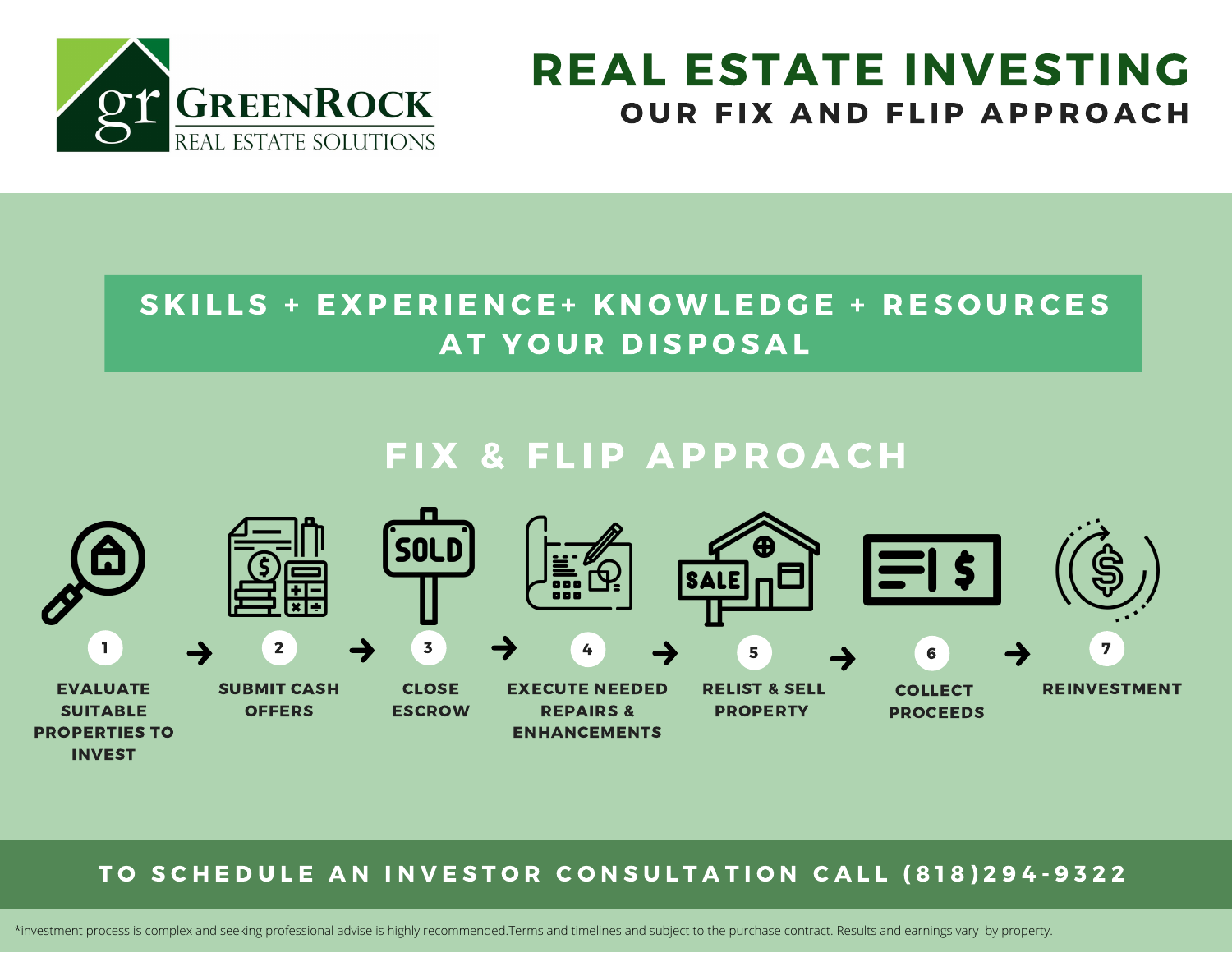

# REAL ESTATE INVESTING OUR BUY AND HOLD APPROACH

### SKILLS + EXPERIENCE+ KNOWLEDGE + RESOURCES AT YOUR DISPOSAL

## **BUY AND HOLD APPROACH**



#### TO SCHEDULE AN INVESTOR CONSULTATION CALL (818)294-9322